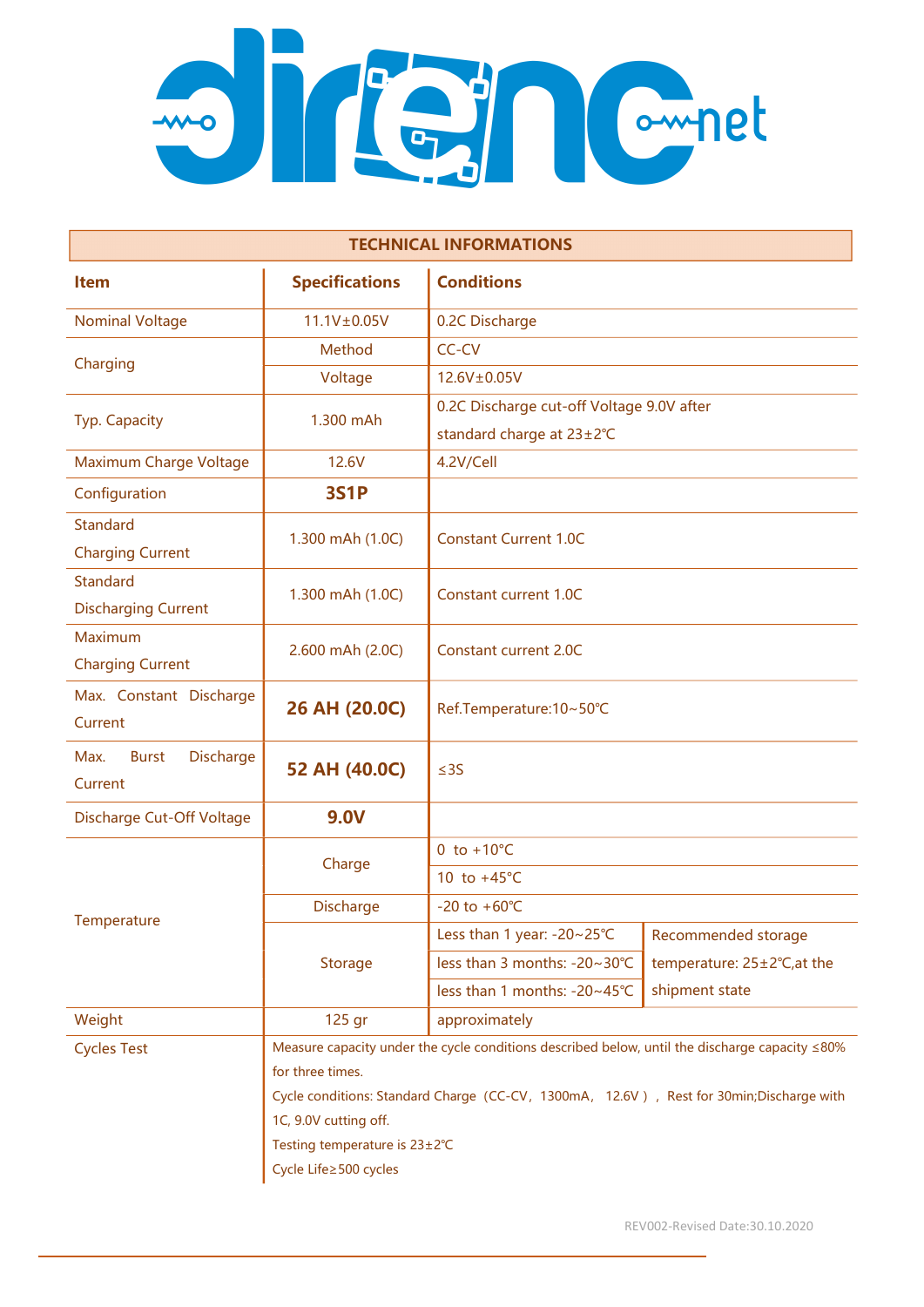

## Cell Dimension

| <b>Item</b> | <b>Description</b>        | <b>Dimension</b> |
|-------------|---------------------------|------------------|
| т           | <b>Cell Tab Thickness</b> | $6.8 \pm 0.2$ mm |
| W           | <b>Cell Tab Width</b>     | $34.0 \pm 1$ mm  |
|             | Cell Tab Length           | $62.0 \pm 1$ mm  |
| <b>CL</b>   | Cable Length Length       |                  |
| P           | <b>Connector Model</b>    |                  |